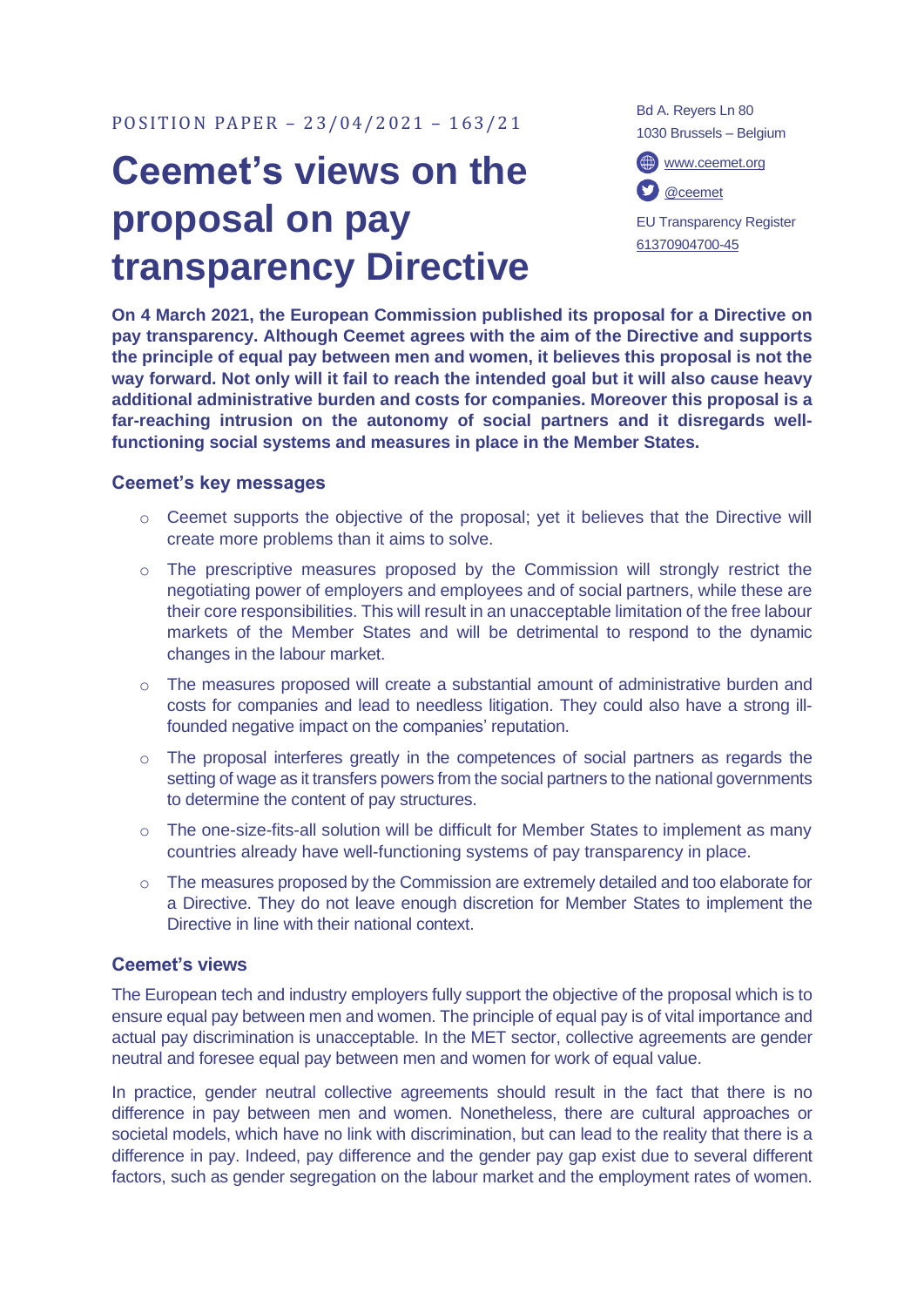The proposed Directive does not address the root causes of the gender inequalities and will therefore not have the desired effect on the gender pay gap. While the Directive will not have a positive effect for (female) workers, it will create many difficulties for companies, social partners and Member States.

• Difficulties for employers

The setting of wages result from negotiations, either directly between employer and employee, or by collective agreement, following negotiations between social partners. Ceemet believes that the market mechanism must allow wages to adjust freely to changes in demand and supply of labour or in function of other objective elements such as tasks to be performed and performance of workers. The proposed text fails to take this into account and strongly limits the free and flexible labour markets of the Member States by proposing very prescriptive and rigid measures, which will be detrimental to respond to the dynamic changes in the national industrial relation systems. The proposed measures establishing pay transparency entail a big decrease in the flexibility for employers to set wages in accordance with the experience, competences and performance of workers and strongly limit the bargaining power to negotiate salaries with applicants.

This Directive imposes many obligations on employers which causes a substantial amount of red tape. These extremely detailed requirements will also be very difficult for companies to implement. It is therefore too far-going to propose that an employer who has failed to comply with certain aspects of the Directive, for example by not providing an element of the list of information, is assumed guilty of pay discrimination and will have to prove that such discrimination has not taken place. This will undoubtedly lead to abusive litigation and could have a strong negative impact on the reputation of companies.

Further, the measures proposed will create a huge amount of administrative burden and costs for companies. In this regard, we highly doubt that the Commission has correctly identified the costs related to the pay transparency measures in the impact assessment. Experiences with similar measures in certain Member States show that the Commission has seriously underestimated the costs following the measures proposed. Moreover we would like to remind the Commission to the mission letters to Commissioner Schmit and Commissioner Dalli which highlighted the importance of the 'One In, One Out' principle by stating that every legislative proposal creating new burdens should relieve people and businesses of an equivalent existing burden at EU level in the same policy area. This important principle has so far been completely disregarded by the Commission. European companies are already struggling heavily with the excessive amount of administrative burden and related costs in the area of social policy and will be even more so due to the obligations imposed by several EU level legislative proposals, notably this Directive.

• Difficulties for Social Partners

In many Member States, wage-setting is a core responsibility of mandated social partners at the appropriate level. The Commission's proposal interferes greatly with this social partners' competences. The Directive obliges Member States to take measures to ensure that employers have certain pay structures in place. This obligation transfers powers from the social partners to the national governments to determine the content of pay structures. This is often an essential part of collective bargaining-based pay systems and will have substantial implications for salary setting provisions. The proposed prescriptive measures will thus surely disrupt negotiation competences of social partners as regards pay and will be detrimental to respond to the dynamic changes in the labour market.